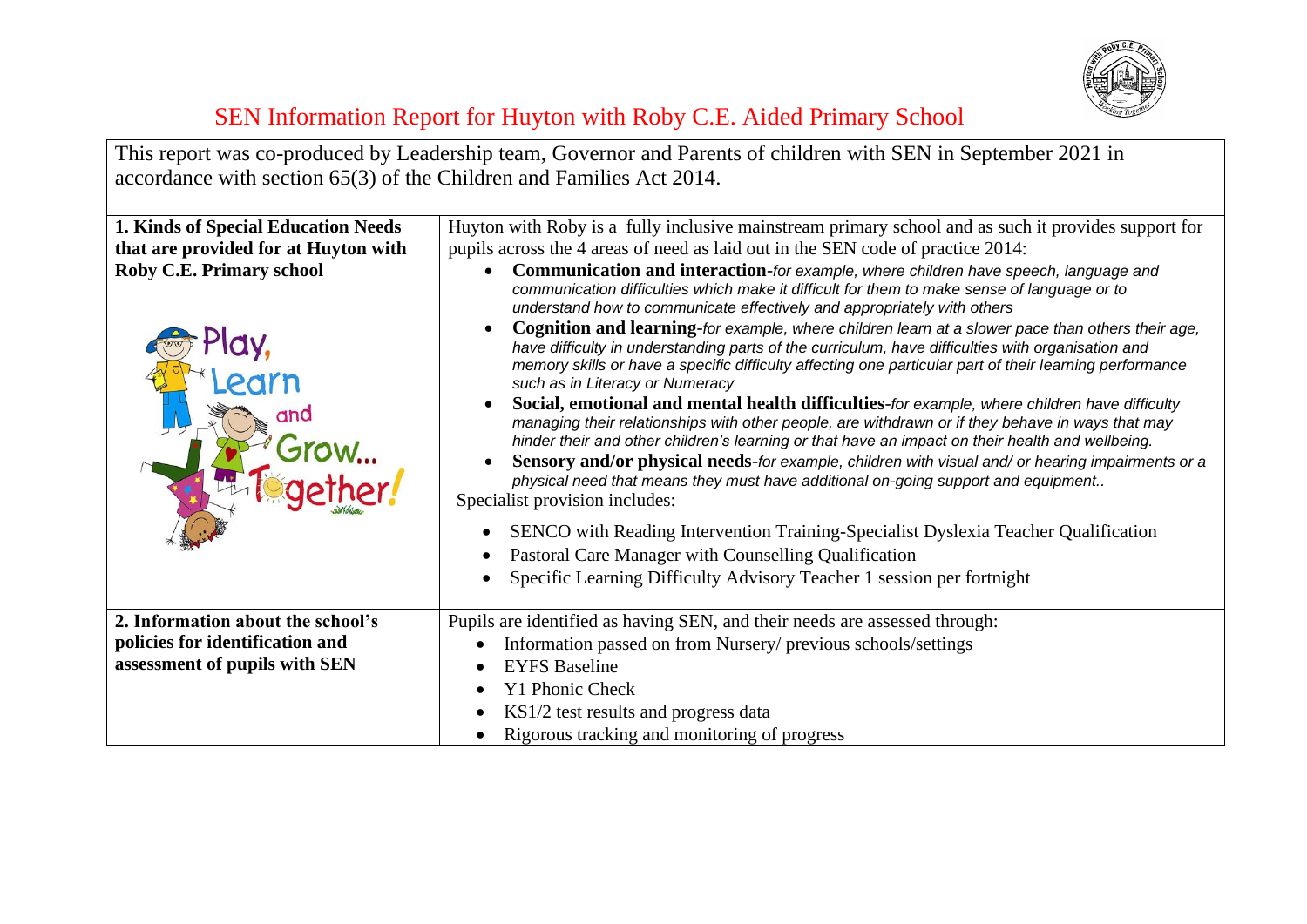

| School<br>Policies                                                                                    | Liaison with external agencies e.g. Occupational Therapy, Speech and Language, Specialist<br>Advisory Teacher (Autism Spectrum Condition), Orthoptic Service etc<br>Services bought by school e.g. Educational Psychologist, Specialist Advisory Teacher<br>(Specific Learning Difficulty)<br>Feedback from teaching staff and observation<br>Use of standardised assessment such as: Sandwell, PHab, Wide Range Achievement Test,<br>Single Word Reading/Spelling Test<br>Pupil premium interventions not showing impact;<br>Pupil performing below 'age related' levels<br>Referrals from parents<br>Pupil referrals<br>IT screening tools |
|-------------------------------------------------------------------------------------------------------|----------------------------------------------------------------------------------------------------------------------------------------------------------------------------------------------------------------------------------------------------------------------------------------------------------------------------------------------------------------------------------------------------------------------------------------------------------------------------------------------------------------------------------------------------------------------------------------------------------------------------------------------|
| 3a. Evaluating the effectiveness of the<br>provision made for pupils with SEN<br><b>BEST RESERVED</b> | Impact tracking is completed at least termly and adaptations made to provision in light of these<br>findings.<br>Progress and evaluation is reported to the governor with responsibility for SEN<br>SEN Information Report posted on the website<br>Half termly pupil progress meetings with class teachers, senior leaders and SENCO<br>Monitoring of work, book looks, learning walks, individual support plans, classroom provision and<br>interventions<br>Observations and discussions with Class Teachers, Pupils and Parents                                                                                                          |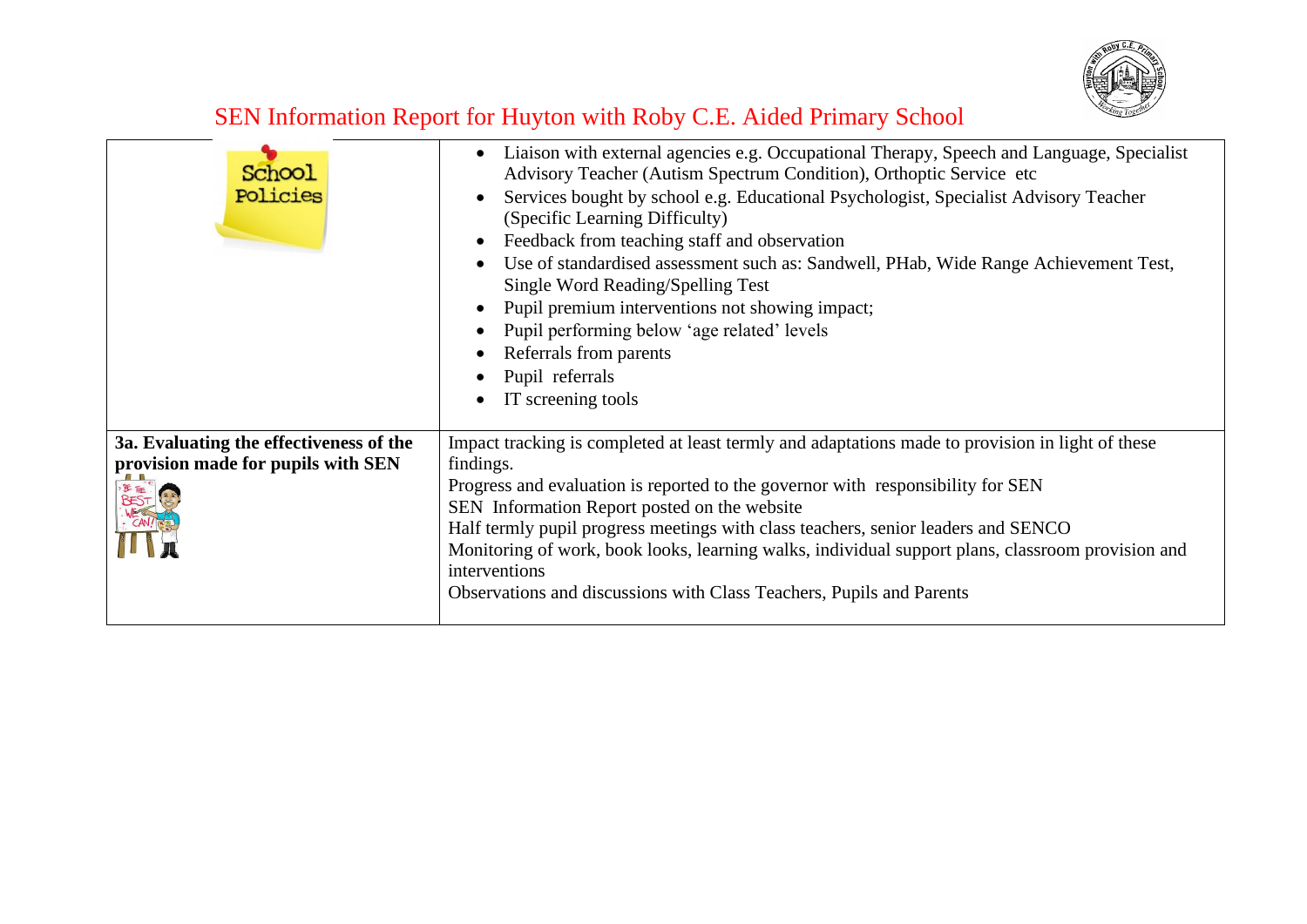

| 3b. Arrangements for assessing and<br>reviewing pupils' progress towards<br>outcomes, including opportunities<br>available to work with parents/carers<br>and pupils as part of this assessment<br>and review<br><b>Aeetinc</b> | These arrangements include:<br>Data tracking for pupil progress<br>Individual support plan (ISP-Play Plan) reviews<br>Education, Health and Care Plan (EHCP) reviews<br>Observations and follow up<br>$\bullet$<br>Termly Parents/Carers meetings                                                                                                                                                                                                                                                                                                                                                     |
|---------------------------------------------------------------------------------------------------------------------------------------------------------------------------------------------------------------------------------|-------------------------------------------------------------------------------------------------------------------------------------------------------------------------------------------------------------------------------------------------------------------------------------------------------------------------------------------------------------------------------------------------------------------------------------------------------------------------------------------------------------------------------------------------------------------------------------------------------|
| 3c. The school's approach to teaching<br>pupils with SEN<br>8 x 5                                                                                                                                                               | Provision for SEN pupils includes:<br>Quality first teaching, with appropriate differentiation in place<br>Extra adult support in the classroom where appropriate<br>$\bullet$<br>Reduced class sizes where appropriate<br>Personalised provision through time limited programmes<br>Personalised provision through adapted resources and interventions<br>$\bullet$<br>Small group/1:1 intervention support<br>Advice and support from external agencies                                                                                                                                             |
| 3d. How adaptations are made to the<br>curriculum and the learning<br>environment of pupils with SEN                                                                                                                            | The curriculum/learning environment is linked to our whole school <b>ASPIRE</b> curriculum and may be<br>adapted by:<br>Bespoke provision to remove/reduce barriers to learning. A knowledge rich curriculum<br>responsive to the needs and interests of all children<br>Pastoral support and access arrangements for tests and or examinations. Seeking to prepare<br>children for life.<br>Additional adult support and groupings that target specific levels of progress. <i>Promoting</i><br>perseverance, resilience, independence and an understanding of the diverse world God has<br>created. |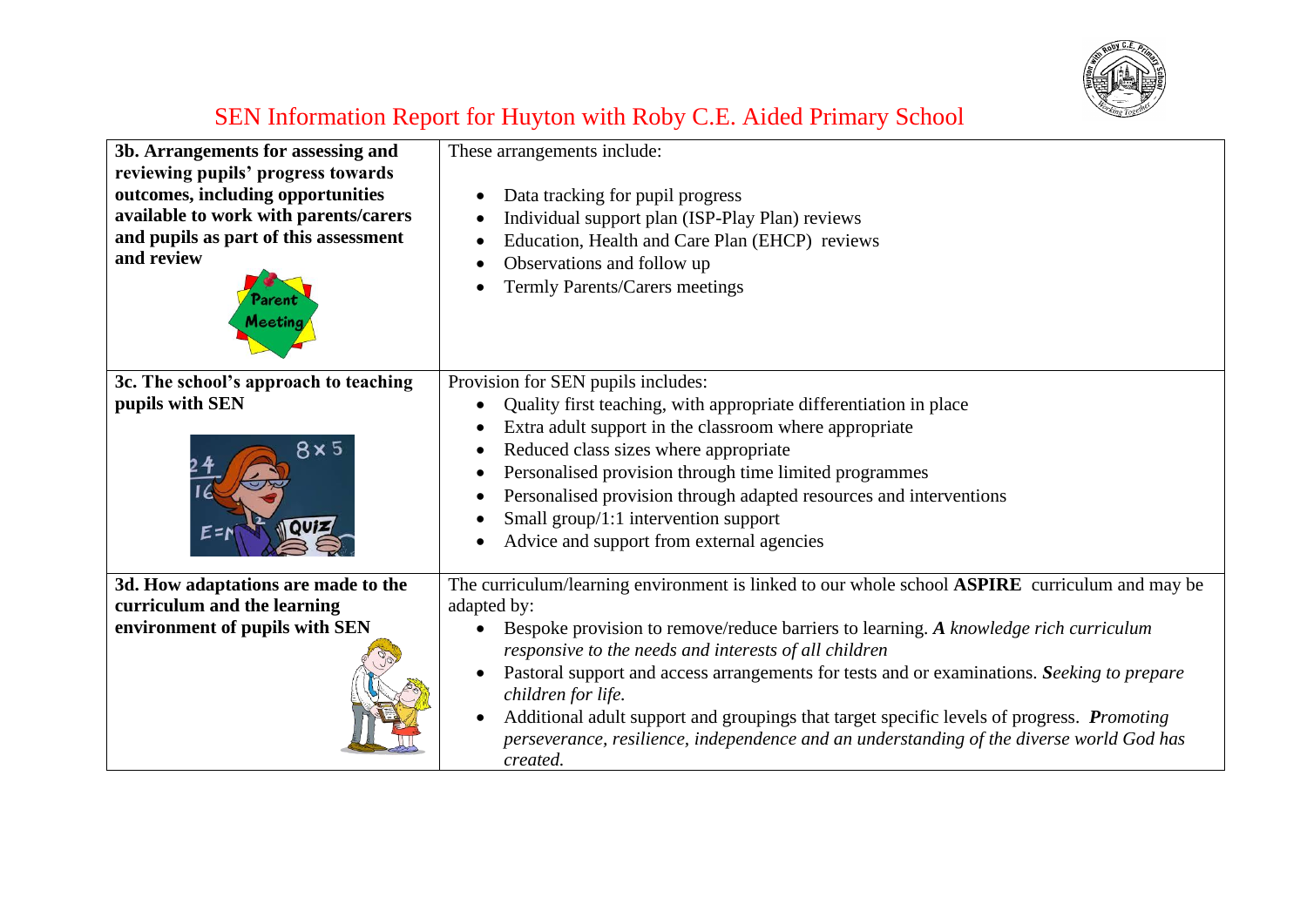

| Differentiated resources and teaching styles. Inspiring our children through exciting and<br>$\bullet$<br>challenging experiences<br>Appropriate choices of texts and topics to suit the learner. Reading at the heart of our<br>curriculum<br>Differentiation by task/outcome/level of support. Embedding the development of rich and<br>purposeful vocabulary and language |
|------------------------------------------------------------------------------------------------------------------------------------------------------------------------------------------------------------------------------------------------------------------------------------------------------------------------------------------------------------------------------|
| Additional support is matched to individual need:                                                                                                                                                                                                                                                                                                                            |
| Social interaction group intervention<br>IT resources-audio reading-specific computer support packages                                                                                                                                                                                                                                                                       |
| Various group/one to one intervention programmes                                                                                                                                                                                                                                                                                                                             |
| Higher level needs pupils have access to 1 to 1 appropriately trained support staff<br>Sensory circuit<br>Outside agencies e.g. Speech and Language and Occupational Therapy                                                                                                                                                                                                 |
| Activities that are available for pupils with SEN include;                                                                                                                                                                                                                                                                                                                   |
| School trips-it may be appropriate for a parent/carer to be invited to accompany their child on a<br>school trip depending on the child's individual needs                                                                                                                                                                                                                   |
| After school clubs-choir-football                                                                                                                                                                                                                                                                                                                                            |
| Lunchtime clubs<br>Off site visits-a risk assessment may be carried out prior to visits to ensure everyone's health<br>$\bullet$<br>and safety will not be compromised-if it is considered unsafe alternative activities that will<br>cover the same curriculum area will be provided within the school environment                                                          |
| Pupils are well supported by:                                                                                                                                                                                                                                                                                                                                                |
| SEAL work, celebration assemblies, collective worship                                                                                                                                                                                                                                                                                                                        |
| An anti-bullying policy that is supported by a trained member of staff<br>Pastoral support-home school links-pupil welfare meetings                                                                                                                                                                                                                                          |
|                                                                                                                                                                                                                                                                                                                                                                              |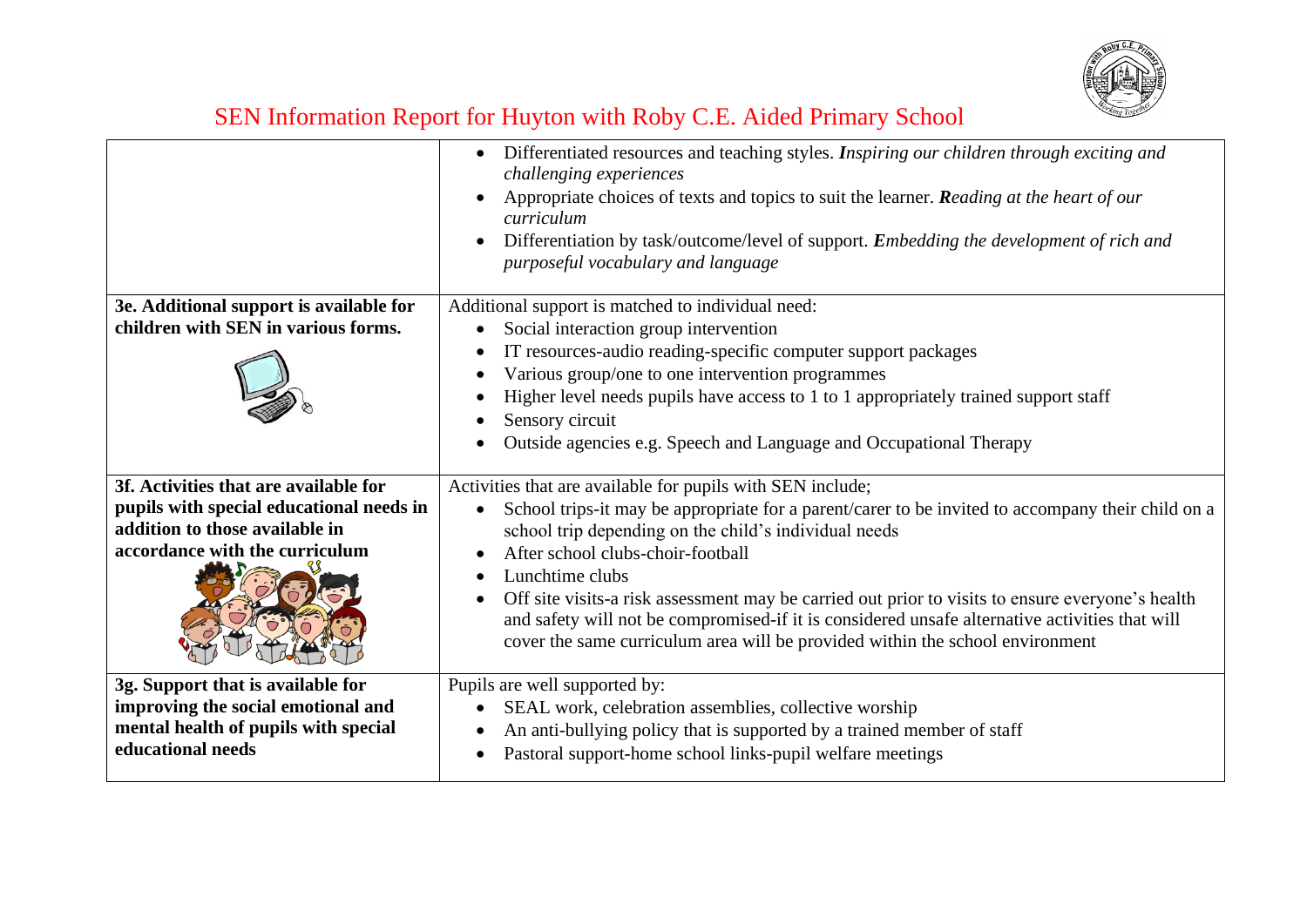

|                                                      | Relax kids<br><b>Well-being Warriors</b><br>Pupil voice<br>Peer mediators<br>Pastoral support planning meetings<br>Specialist advice from outside agencies                                                                                                                                                                                                                                                         |
|------------------------------------------------------|--------------------------------------------------------------------------------------------------------------------------------------------------------------------------------------------------------------------------------------------------------------------------------------------------------------------------------------------------------------------------------------------------------------------|
| 4. The name and contact details of the               | (SEN Co-ordinator) Sylvia Wills-Huyton with Roby Primary school, Rupert Road, Huyton,                                                                                                                                                                                                                                                                                                                              |
| <b>SEN Co-ordinator. The name and</b>                | Telephone: 0151 477 8460                                                                                                                                                                                                                                                                                                                                                                                           |
| contact details of the SEN Governor                  | huytonwithroby@knowsley.gov.uk                                                                                                                                                                                                                                                                                                                                                                                     |
|                                                      | (SEN Governor) Val Boyes<br>Telephone: 0151 477 8460                                                                                                                                                                                                                                                                                                                                                               |
| 5. Information about the expertise and               | Audit of staff expertise undertaken regularly                                                                                                                                                                                                                                                                                                                                                                      |
| training of staff in relation to children            | SENCO – National Special Education Needs Co-ordinator training, Reading recovery training                                                                                                                                                                                                                                                                                                                          |
| and young people with SEN, including                 | Learning Support Assistants have individual training re: Supporting SEN pupils in the                                                                                                                                                                                                                                                                                                                              |
| how specialist expertise will be secured<br>training | classroom, Using Social Stories, Precision Teaching training, Supporting pupils with Autistic<br>Spectrum Condition, BLAST (Boosting Language Auditory Skills and Talking)<br>SENCO-attends area meetings and feeds back to staff as appropriate<br>Specialist expertise engaged from external services-<br>Inclusion support team, Continence team, Educational Psychologist, Auditory/ Visual impairment<br>team |
| 6. Information about how equipment                   | The SEN budget is allocated                                                                                                                                                                                                                                                                                                                                                                                        |
| and facilities to support children with              | To ensure that individual needs are met in relation to specific interventions. For example<br>$\bullet$                                                                                                                                                                                                                                                                                                            |
| special educational needs will be                    | support from the specialist support teacher                                                                                                                                                                                                                                                                                                                                                                        |
| secured                                              |                                                                                                                                                                                                                                                                                                                                                                                                                    |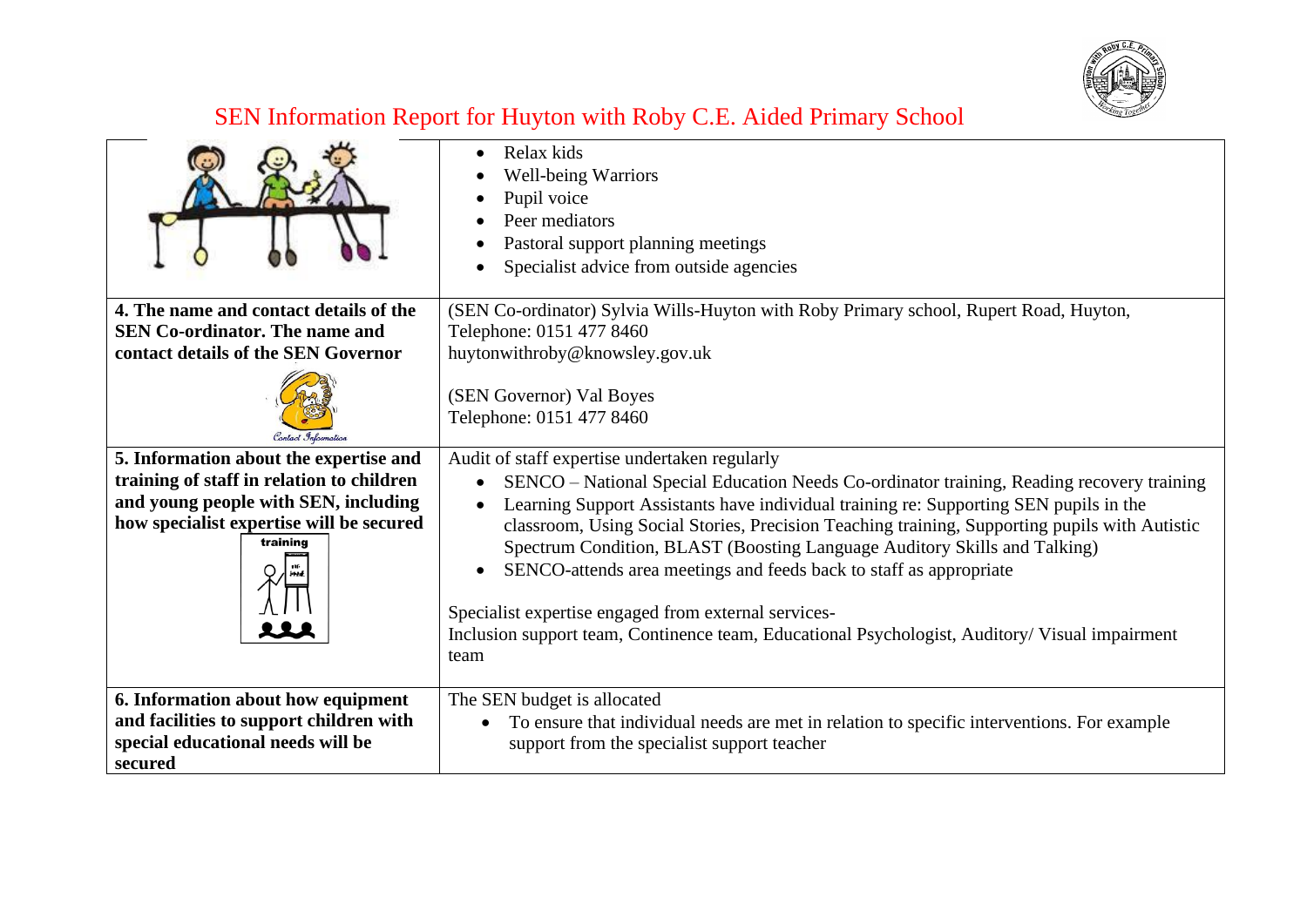

|                                                                                                                                                                       | To ensure pupils with additional needs receive the support they require to enable them to<br>make progress<br>To purchase I-pads/apps or specialist equipment/IT site licence etc<br>To provide additional support for pupils who require playtime-lunchtime supervision                                                                                                      |
|-----------------------------------------------------------------------------------------------------------------------------------------------------------------------|-------------------------------------------------------------------------------------------------------------------------------------------------------------------------------------------------------------------------------------------------------------------------------------------------------------------------------------------------------------------------------|
| 7. The arrangements for consulting<br>parents of children with special<br>education needs about, and involving<br>such parents in, the education of their<br>children | Consulting and involving parents of pupils with SEN;<br>Informal discussions<br>$\bullet$<br>Telephone contact $-$ email $-$ post<br>Dojo<br>Home school communication books<br>Individual support plan discussions<br>Progress reviews<br>Yearly written reports<br>Parents/Carers evenings<br>Open evening for new parents<br>Class visits for existing parents             |
| 8. The arrangements for consulting<br>young people with special educational<br>needs about, and involving them in<br>their education                                  | Consulting and involving pupils with SEN about their education;<br>Pupils with additional needs have targets which are shared, discussed and worked upon by<br>those members of staff who are providing their additional support<br>Annual reviews-pupils are invited to attend the meeting if appropriate<br>1:1 discussions<br>Developing one page individual support plans |
| 9. Any arrangements made by the local<br>governing body relating to the<br>treatment of complaints from parents                                                       | Parents who wish to complain are strongly encouraged to initially speak to the Head Teacher<br>regarding their complaint. If the issue can't be resolved at this level or the complaint is regarding the<br>Head Teacher the parent would be directed to the schools complaints procedure.                                                                                    |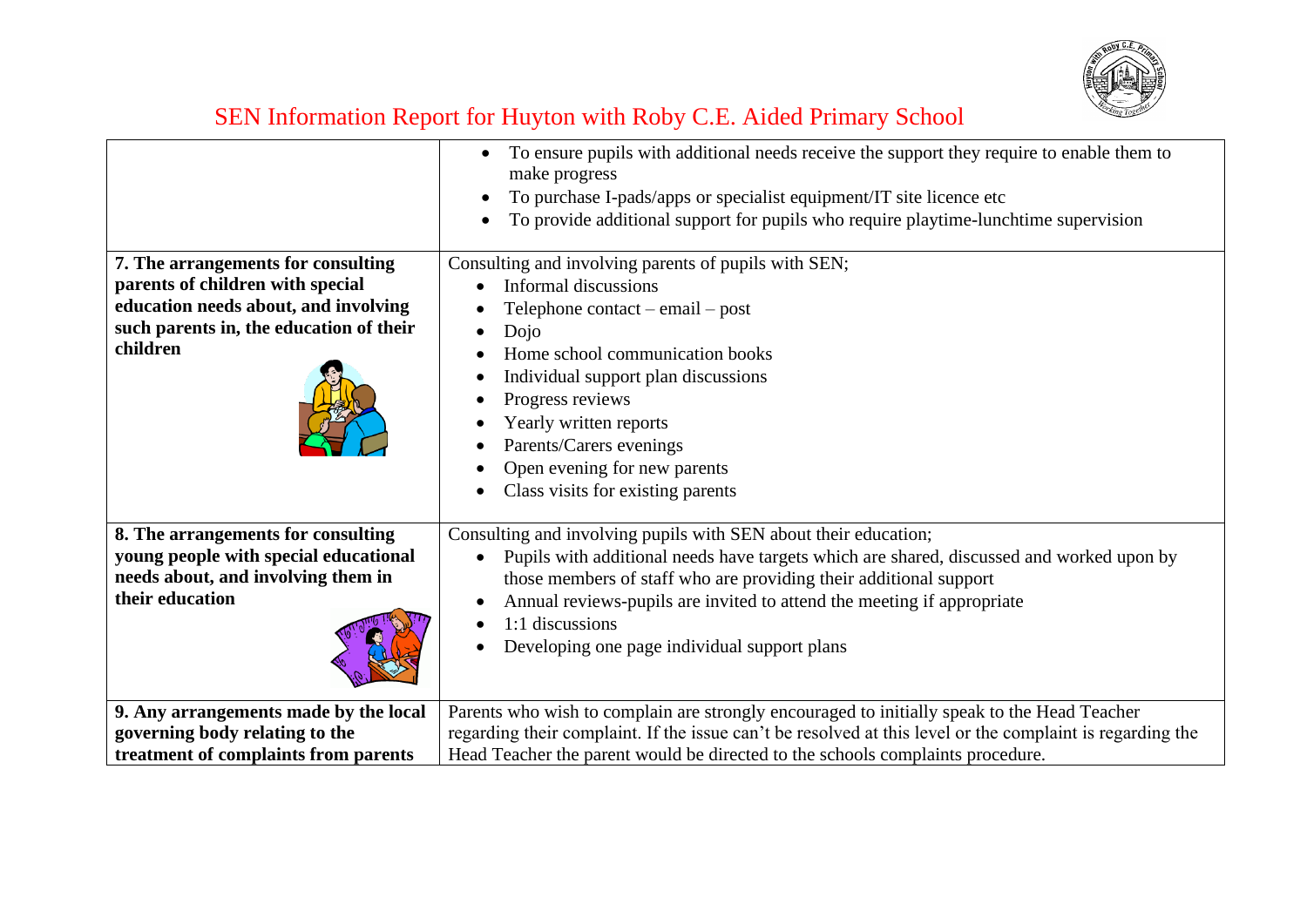

| of pupils with special educational needs<br>concerning the provision made at the<br>school.                                                                                                                                                                                                 |                                                                                                                                                                                                                                                                                                                                                                                                                                                                                                                                                                    |
|---------------------------------------------------------------------------------------------------------------------------------------------------------------------------------------------------------------------------------------------------------------------------------------------|--------------------------------------------------------------------------------------------------------------------------------------------------------------------------------------------------------------------------------------------------------------------------------------------------------------------------------------------------------------------------------------------------------------------------------------------------------------------------------------------------------------------------------------------------------------------|
| 10. How the governing body involves<br>other bodies, including health and<br>social service bodies, local authority<br>support services and voluntary<br>organisations in meeting the needs<br>of pupils with Special educational needs<br>and in supporting the families of such<br>pupils | In order to meet the individual needs of a pupil the school will work with and seek advice from<br>various outside agencies:<br>Educational Psychologist hours are purchased from a reputable private provider<br>$\bullet$<br>A service level agreement is in place for a specialist Specific Learning Difficulty Advisory<br>teacher for 1 session per fortnight<br>Speech and language therapy services work closely with school<br>Sensory impairment and the continence team work with school to provide support when<br>required                             |
| 11. The contact details of support<br>services for the parents of pupils with<br>special educational needs, including<br>those for arrangements made in<br>accordance with section 32                                                                                                       | Inclusion and standards team-0151 443 5144<br>Speech and Language services-0151 244 4387<br>Sensory Impairment services-0151 443 5145<br>Continence team-0151 289 0345<br>Parent partnership will assist with any queries that cannot be met via school-0151 443 3283                                                                                                                                                                                                                                                                                              |
| 12. The school's arrangements for<br>supporting pupils with special<br>educational needs in a transfer between<br>phases of education or in preparation<br>for adulthood and independent living                                                                                             | All pupils are encouraged to visit before their start date<br>Consultation with parents/carers in how best to meet the needs of the individual<br>Consultation with teaching staff, support staff and other lead professionals as to how a pupil can be<br>supported academically, medically and socially.<br>Transition books are constructed for pupils who may find transition challenging<br>Liaison between staff when receiving or transferring a pupil to a new setting, transferring relevant<br>paperwork and ensuring needs are discussed and understood |